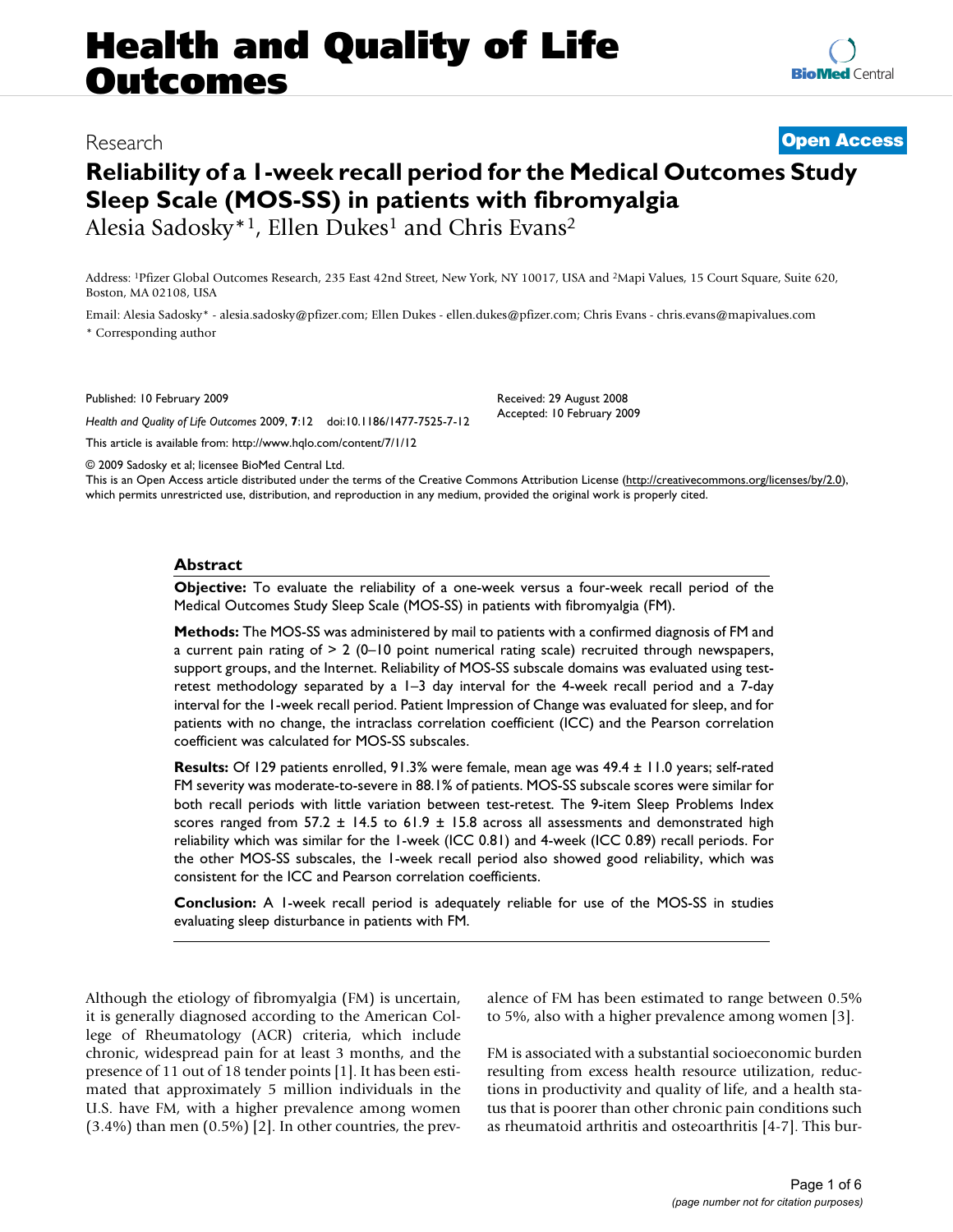den is derived not only from the pain, which is characteristic of FM and is considered the hallmark symptom, but also from a constellation of other symptoms including sleep disturbance, which after pain, is a major complaint of patients with FM and may be an integral component of the condition. Specific alterations in sleep architecture have been documented in patients with FM by polysomnography [\[8-](#page-4-5)[10\]](#page-4-6), suggesting an association between sleep dynamics and the underlying pathophysiology.

There is an overall reciprocal relationship between sleep disturbance and pain [[11-](#page-4-7)[13\]](#page-4-8), with correlation between these outcomes reported in several rheumatologic conditions including FM [[14](#page-4-9)]. A recent study in patients with FM suggests sleep disturbance may be predictive of pain [[15](#page-4-10)]. Not surprisingly, both pain and sleep are considered core domains essential for evaluation in FM clinical trials [[16](#page-4-11)].

A variety of sleep instruments are available for evaluating sleep disturbance and its impact [\[17](#page-4-12)], including a new scale for evaluating restorative sleep (Sleep Quality Assessment; SQA) [\[18\]](#page-4-13). A review of sleep assessment instruments for use in chronic pain clinical trials suggested that while none of the currently available instruments are optimal, the Medical Outcomes Study Sleep Scale (MOS-SS) [[19](#page-4-14)] may represent the best choice [[20](#page-4-15)]. This recommendation was based on overlap between key sleep constructs that should be evaluated with the domains that are assessed by the MOS-SS.

The psychometric properties of the MOS-SS have been evaluated in patients with a variety of conditions characterized by pain including neuropathic pain [\[21](#page-4-16)[,22](#page-4-17)], restless legs syndrome [\[23\]](#page-4-18), and fibromyalgia [[24](#page-4-19)]. These studies consistently demonstrated its validity and reliability for assessing the key constructs of sleep quality and quantity, and that it is also sensitive to change, suggesting its utility in clinical trials. However, it has a recall period of 4 weeks and responses may consequently be subject to recall bias, potentially compromising the accuracy of assessment. Such recall bias provides the basis for recommendations by the FDA against the use of patientreported outcomes with long recall periods [\[25\]](#page-4-20). Therefore, the purpose of this study was to evaluate the testretest reliability of a one-week recall period of the MOS-SS compared with the four-week recall period in patients with FM.

#### **Methods**

The MOS-SS was included in a stand-alone, longitudinal study conducted between May and September 2007 designed to evaluate the psychometric properties of several outcomes assessment instruments in patients with FM. Patients were recruited through newspapers, support

groups, and the Internet, and were compensated for participation. Individuals were included if they were  $\geq 18$ years old and provided a confirmed physician diagnosis of FM for at least 3 months prior to enrollment; the participants' clinicians forwarded written confirmation of the diagnosis of FM to the study investigators. Individuals were required to have a current pain rating of > 2 on an 11-point numerical rating scale (NRS) to enable enrollment of individuals with a broad range of pain severity, since another outcome of this study was validation of cutpoints representing moderate and severe pain as previously described [[26\]](#page-4-21). It is also likely that use of this rating resulted in a more representative population than limited by the score  $\geq 4$  generally required for inclusion in clinical trials of FM [[27](#page-4-22)-[33](#page-4-23)]. The ability to read/understand English and cooperate with investigators and study procedures were also required. Exclusion criteria included a previous diagnosis of rheumatoid arthritis or systemic lupus erythematosus and/or any other chronic painful condition that could confound the ability to distinguish other chronic pain from pain related to FM. Eligible participants completed informed consent and study participation forms; protocol and study documents were approved by the appropriate Institutional Review Board.

The MOS-SS is a 12-item questionnaire that aims to evaluate key constructs of sleep, with derived subscales for the domains of sleep disturbance (4 items), quantity of sleep (1 item), snoring (1 item), awakening due to short of breath or with headache (1 item), sleep adequacy (2 items), and somnolence (3 items) [[19](#page-4-14)]. Additionally, a 9 item Sleep Problems Index can be generated which assesses overall sleep problems. It includes the 4 sleep disturbance and the 2 sleep adequacy items, 2 of the somnolence items, and awakening short of breath/headache; higher scores indicate greater sleep impairment, and this index is often used in clinical trials as an indication of sleep quality.

The MOS-SS was administered as a mailed questionnaire. All patients completed both the 4-week and 1-week recall period versions of the MOS-SS, with the 4-week recall period questionnaires administered first. The test and retest of the MOS-SS using the 4-week recall period were separated by an interval that ranged between 1 and 3 days, and for the 1-week recall period, the test and retest were separated by a 7-day interval. At the time of the retest, patients also evaluated their impression of change in sleep (Patient Impression of Change; PIC) for the period between the test and retest. The PIC was adapted from the Patient Global Impression of Change for the purpose of this study by specifying a change in sleep due to FM, but was based upon methodology widely used to assess degrees of change [\[34](#page-5-0)]. As with the PGIC, it is answered on a 7-point scale of  $1 = \text{very much improved}$ ;  $2 = \text{much}$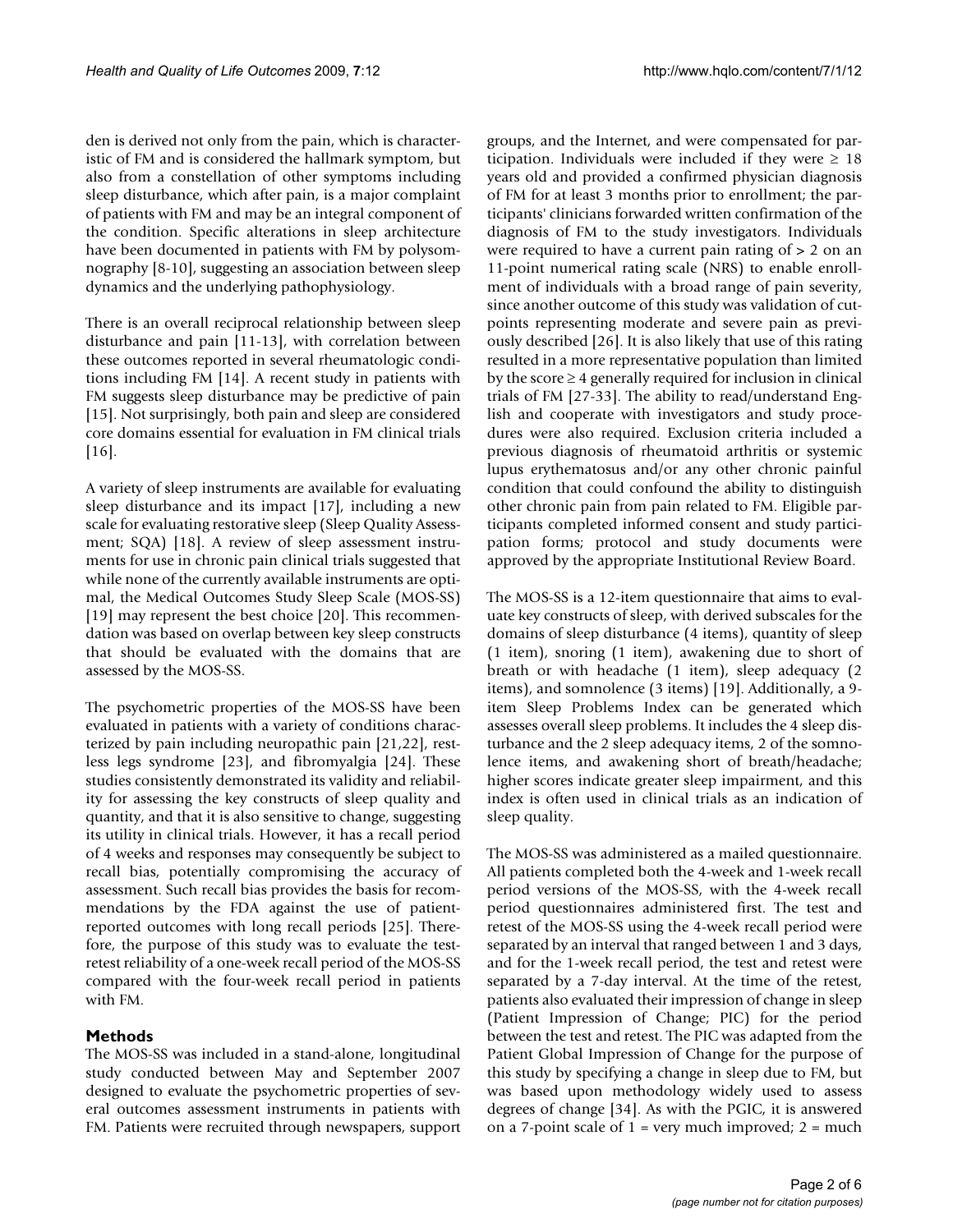improved;  $3 =$  minimally improved;  $4 =$  no change;  $5 =$ minimally worse;  $6 =$  much worse;  $7 =$  very much worse.

Paired t-tests were used to determine significance of the difference between test and retest scores. To evaluate testretest reliability of the subscales, the intraclass correlation coefficient (ICC) using Shrout-Fleiss reliability (singlescore statistic) was calculated from paired values for each recall period [\[35](#page-5-1)]. A value greater than the conventionally accepted threshold of 0.70 was considered an indication of reliability [\[36\]](#page-5-2). Pearson correlation coefficients were also calculated as confirmation of the reliability estimates. This assessment for reliability was performed on data from stable subjects with respect to the PIC, i.e. patients who reported "no change."

#### **Results**

A total of 129 patients with FM were enrolled; 91.3% were female, and the mean age was  $49.4 \pm 11.0$  years. Self-rated FM severity was at least moderate in 88.1% of patients, and 88.3% reported a duration of FM of at least 2 years since diagnosis. Approximately two-thirds of the patients (68.3%) reported taking medications for their FM.

The mean test and retest scores for the MOS-SS domains and the 9-item Sleep Problem Index, along with general

US population norms that were derived in a validation study using the 4-week recall period [[21\]](#page-4-16), are shown in Figure [1.](#page-2-0) Scores were similar using the 4-week and 1-week recall periods, and generally showed little variation between the test and retest. The only significant differences between test and retest values were observed for the domains of Daytime Somnolence ( $p = 0.0062$ ) and the 9item Sleep Problems Index (p = 0.01) for the 4-week recall period.

All domain scores for the 4-week recall period showed substantial differences from population norms, indicating the presence of sleep impairment. Sleep Disturbance and Daytime Somnolence were the MOS-SS domains which had the greatest negative impact on sleep quality for both the 4-week and 1-week recall period. The Sleep Problems Index scores, which are shown in Table [1,](#page-3-0) ranged from  $57.2 \pm 14.5$  to  $61.9 \pm 15.8$  across all assessments, and were more than twice as high as reported for the general population norm (25.8) [\[21\]](#page-4-16), demonstrating substantial sleep problems in these patients.

Although 60.4% and 56.9% of patients reported no change in sleep status on the PIC between the test and retest for the 4-week and 1-week recall periods, respectively, improvement and worsening were both reported

<span id="page-2-0"></span>

### Test and retest scores on the MOS-Sleep Scal **Figure 1** e for the 4-week and 1-week recall periods

**Test and retest scores on the MOS-Sleep Scale for the 4-week and 1-week recall periods**. General population norms for the U.S. population (not adjusted for age and gender), shown as black horizontal bars, are provided for reference from Hays et al. [\[21\]](#page-4-16) only for the 4-week recall period, since population norms have not been established for a 1-week recall period. \*  $p = 0.0062$  and  $\dagger p = 0.01$  for the difference between test and retest using paired t-tests.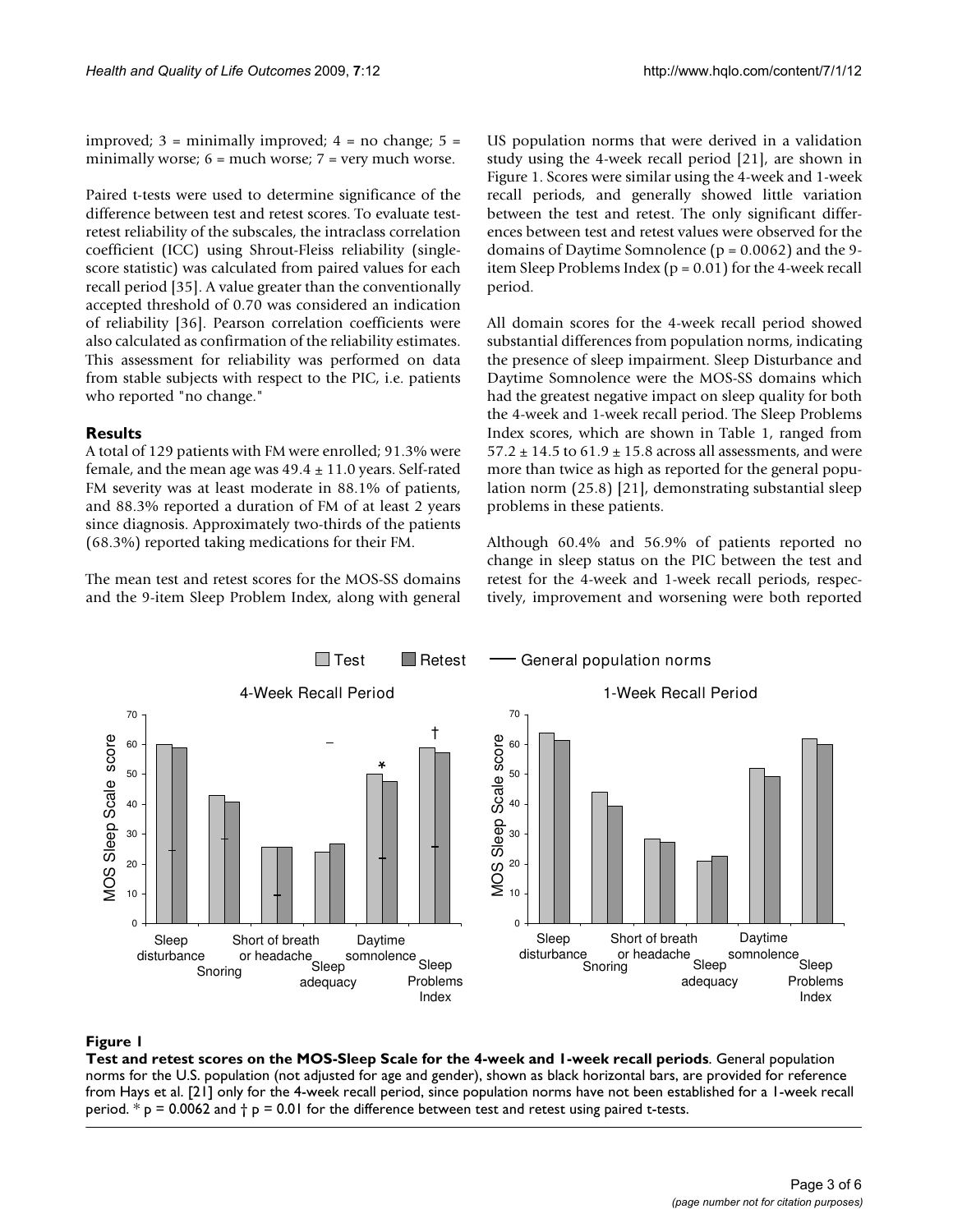| <b>Recall period</b> | Test (n)              | Retest (n)<br>Change (n) |                     |      |  |  |
|----------------------|-----------------------|--------------------------|---------------------|------|--|--|
| 4 weeks              | $59.01 \pm 14.85(79)$ | $57.23 \pm 14.46$ (79)   | $-2.0 \pm 6.7$ (78) | 0.01 |  |  |
| week                 | $61.9 \pm 15.8$ (62)  | $59.9 \pm 15.2$ (62)     | $-2.0 \pm 9.5(62)$  | 0.11 |  |  |

<span id="page-3-0"></span>**Table 1: Test and retest scores for the 9-item Sleep Problems Index of the Medical Outcomes Study Sleep Scale.**

by patients. For the 4-week recall period, 8.2% of patients reported improvement and 23.8% reported worse sleep. Similarly, for the 1-week recall period, 16.5% reported improved sleep and 26.7% reported worse sleep.

The test-retest reliability of the MOS-SS domains and the 9-item Sleep Problems Index was assessed for the 78 patients (60.4%) and 62 patients (48.1%) who reported no change on the PIC for the 4-week and 1-week recall periods, respectively. The ICC and Pearson correlations for these patients are shown in Table [2.](#page-3-1) Except for the Sleep Adequacy domain, the ICC required threshold of 0.70 was exceeded for both recall periods with slightly higher values for the 4-week period. For the Sleep Adequacy domain, although the ICC did not achieve the threshold value, the 1-week recall period resulted in a higher value (0.69) than the 4-week recall period (0.63). Values of the Pearson correlation coefficient were comparable to the ICC.

#### **Discussion**

The MOS-SS is a validated instrument for evaluating the impact of disease on sleep [[19,](#page-4-14)[21\]](#page-4-16). Its utility has been further demonstrated in chronic pain conditions by characterization of clinically important differences in patients with neuropathic pain [[22](#page-4-17)] and FM [[24\]](#page-4-19). In an effort to conform to recent recommendations for the use of patient-reported instruments with short recall periods [[25](#page-4-20)], we evaluated the reliability of a 1-week recall period. The data reported here indicate that the MOS-SS produces comparable results regardless of the use of a 1-week or 4 week recall period. All domains and the 9-item Sleep Problems Index demonstrated adequate reliability that was similar for both recall periods when no change occurred in the underlying concept (e.g., sleep interference). Similar values suggesting high correlation were obtained for ICC and Pearson coefficients; ICC is considered a more conservative estimate of association than Pearson.

A limitation of this study is that these reliability estimates were based on patients who showed no change in sleep status between the test and retest. While the MOS-SS in general is sensitive to treatment effects, further evaluation of the 1-week recall period may be required under conditions characterized by a change in sleep disturbance (clinical trials and clinical practice). However, it should be noted that the psychometric evaluation of the MOS-SS in patients with FM utilized data from two clinical trials, one with a 4-week recall, and the other with a 1-week recall; both recall periods showed similar psychometric characteristics and sensitivity to change [[24\]](#page-4-19).

The fact that patients were compensated for participation is another limitation which may have introduced bias, since it is not known what effect the compensation may have had on the selection of patients for this study.

#### **Conclusion**

The previously demonstrated psychometric soundness of the MOS Sleep Scale subscales and overall Sleep Problems Index combined with the current demonstration of the reliability of a 1-week recall period suggests the appropriateness of this instrument in the evaluation of sleep dis-

<span id="page-3-1"></span>**Table 2: Test-retest reliability of the Medical Outcomes Study Sleep Scale. Results are for stable subjects, defined as patients who report 'No Change' on Patient Impression of Change sleep question, with non-missing values for both test and retest.**

| Domain                                        | <b>4-Week Recall</b> |                        |                                         | <b>I-Week Recall</b>   |    |                        |                                         |                        |
|-----------------------------------------------|----------------------|------------------------|-----------------------------------------|------------------------|----|------------------------|-----------------------------------------|------------------------|
|                                               | n                    | Test-retest p<br>value | Intra-class<br>correlation <sup>a</sup> | Pearson<br>correlation | n. | Test-retest p<br>value | Intra-class<br>correlation <sup>a</sup> | Pearson<br>correlation |
| Sleep disturbance                             | 78                   | 0.1707                 | 0.93                                    | 0.93                   | 62 | 0.2354                 | 0.76                                    | 0.76                   |
| Snoring                                       | 76                   | 0.4385                 | 0.90                                    | 0.90                   | 61 | 0.0800                 | 0.83                                    | 0.83                   |
| Awakening short of breath or<br>with headache | 78                   | 0.7412                 | 0.87                                    | 0.87                   | 62 | 0.6154                 | 0.73                                    | 0.73                   |
| Sleep adequacy                                | 78                   | 0.2094                 | 0.63                                    | 0.64                   | 62 | 0.3619                 | 0.69                                    | 0.69                   |
| Daytime somnolence                            | 78                   | 0.0062                 | 0.88                                    | 0.89                   | 62 | 0.1222                 | 0.84                                    | 0.84                   |
| 9-Item Sleep Problems Index                   | 78                   | 0.0100                 | 0.89                                    | 0.90                   | 62 | 0.1088                 | 0.81                                    | 0.81                   |

a Calculated using Shrout-Fleiss reliability: single score statistic.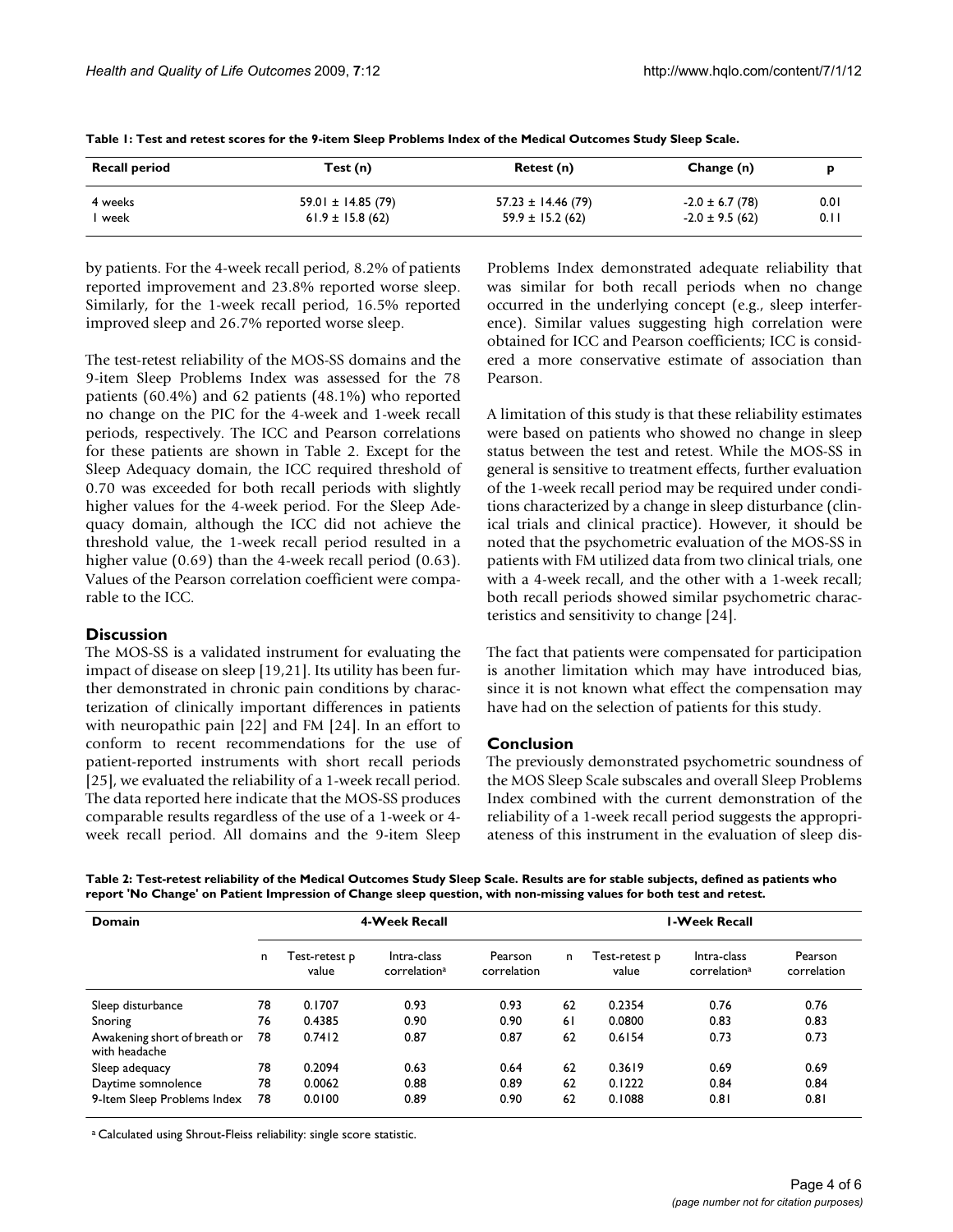turbance in patients with FM. However, further corroboration of the reliability of a 1-week recall period in clinical trials in patients with FM may be warranted.

#### **Abbreviations**

FM: fibromyalgia; MOS-SS: Medical Outcomes Study Sleep scale; ICC: intraclass correlation coefficient; PIC: Patient Impression of Change

#### **Competing interests**

Alesia Sadosky and Ellen Dukes are employees of Pfizer, Inc.; Chris Evans is an employee of Mapi Values, an outcomes research consulting company, which received funding from Pfizer to perform the analysis.

#### **Authors' contributions**

All authors jointly contributed to the design of the study, data analysis and interpretation of results, and development of the manuscript. All authors have read and approved the content of the final manuscript.

#### **References**

- <span id="page-4-0"></span>1. Wolfe F, Smythe HA, Yunus MB, Bennett RM, Bombardier C, Goldenberg DL, Tugwell P, Campbell SM, Abeles M, Clark P, *et al.*: **[The](http://www.ncbi.nlm.nih.gov/entrez/query.fcgi?cmd=Retrieve&db=PubMed&dopt=Abstract&list_uids=2306288) [American College of Rheumatology 1990 Criteria for the](http://www.ncbi.nlm.nih.gov/entrez/query.fcgi?cmd=Retrieve&db=PubMed&dopt=Abstract&list_uids=2306288) Classification of Fibromyalgia. Report of the Multicenter Cri[teria Committee.](http://www.ncbi.nlm.nih.gov/entrez/query.fcgi?cmd=Retrieve&db=PubMed&dopt=Abstract&list_uids=2306288)** *Arthritis Rheum* 1990, **33(2):**160-172.
- <span id="page-4-1"></span>2. Lawrence RC, Felson DT, Helmick CG, Arnold LM, Choi H, Deyo RA, Gabriel S, Hirsch R, Hochberg MC, Hunder GG, *et al.*: **[Estimates](http://www.ncbi.nlm.nih.gov/entrez/query.fcgi?cmd=Retrieve&db=PubMed&dopt=Abstract&list_uids=18163497) [of the prevalence of arthritis and other rheumatic conditions](http://www.ncbi.nlm.nih.gov/entrez/query.fcgi?cmd=Retrieve&db=PubMed&dopt=Abstract&list_uids=18163497) [in the United States. Part II.](http://www.ncbi.nlm.nih.gov/entrez/query.fcgi?cmd=Retrieve&db=PubMed&dopt=Abstract&list_uids=18163497)** *Arthritis Rheum* 2008, **58(1):**26-35.
- <span id="page-4-2"></span>3. White KP, Harth M: **[Classification, epidemiology, and natural](http://www.ncbi.nlm.nih.gov/entrez/query.fcgi?cmd=Retrieve&db=PubMed&dopt=Abstract&list_uids=11403735) [history of fibromyalgia.](http://www.ncbi.nlm.nih.gov/entrez/query.fcgi?cmd=Retrieve&db=PubMed&dopt=Abstract&list_uids=11403735)** *Curr Pain Headache Rep* 2001, **5(320– 329):**.
- <span id="page-4-3"></span>4. Berger A, Dukes E, Martin S, Edelsberg J, Oster G: **[Characteristics](http://www.ncbi.nlm.nih.gov/entrez/query.fcgi?cmd=Retrieve&db=PubMed&dopt=Abstract&list_uids=17655684) [and healthcare costs of patients with fibromyalgia syn](http://www.ncbi.nlm.nih.gov/entrez/query.fcgi?cmd=Retrieve&db=PubMed&dopt=Abstract&list_uids=17655684)[drome.](http://www.ncbi.nlm.nih.gov/entrez/query.fcgi?cmd=Retrieve&db=PubMed&dopt=Abstract&list_uids=17655684)** *Int J Clin Pract* 2007, **61(9):**1498-1508.
- 5. Hoffman DL, Dukes E: **[The health status burden of people with](http://www.ncbi.nlm.nih.gov/entrez/query.fcgi?cmd=Retrieve&db=PubMed&dopt=Abstract&list_uids=18039330) [fibromyalgia: a review of studies that assessed health status](http://www.ncbi.nlm.nih.gov/entrez/query.fcgi?cmd=Retrieve&db=PubMed&dopt=Abstract&list_uids=18039330) [with the SF-36 or the SF-12.](http://www.ncbi.nlm.nih.gov/entrez/query.fcgi?cmd=Retrieve&db=PubMed&dopt=Abstract&list_uids=18039330)** *Int J Clin Pract* 2007, **62(1):**115-126.
- 6. Verbunt JA, Pernot DH, Smeets RJ: **[Disability and quality of life in](http://www.ncbi.nlm.nih.gov/entrez/query.fcgi?cmd=Retrieve&db=PubMed&dopt=Abstract&list_uids=18211701) [patients with fibromyalgia.](http://www.ncbi.nlm.nih.gov/entrez/query.fcgi?cmd=Retrieve&db=PubMed&dopt=Abstract&list_uids=18211701)** *Health Qual Life Outcomes* 2008, **6:**8.
- <span id="page-4-4"></span>7. White LA, Birnbaum HG, Kaltenboeck A, Tang J, Mallett D, Robinson RL: **[Employees with fibromyalgia: medical comorbidity,](http://www.ncbi.nlm.nih.gov/entrez/query.fcgi?cmd=Retrieve&db=PubMed&dopt=Abstract&list_uids=18188077) [healthcare costs, and work loss.](http://www.ncbi.nlm.nih.gov/entrez/query.fcgi?cmd=Retrieve&db=PubMed&dopt=Abstract&list_uids=18188077)** *J Occup Environ Med* 2008, **50(1):**13-24.
- <span id="page-4-5"></span>8. Burns JW, Crofford LJ, Chervin RD: **[Sleep stage dynamics in](http://www.ncbi.nlm.nih.gov/entrez/query.fcgi?cmd=Retrieve&db=PubMed&dopt=Abstract&list_uids=18314389)** [fibromyalgia patients and controls.](http://www.ncbi.nlm.nih.gov/entrez/query.fcgi?cmd=Retrieve&db=PubMed&dopt=Abstract&list_uids=18314389) **9(6):**689-696.
- Landis CA, Lentz MJ, Rothermel J, Buchwald D, Shaver JLF: **[Decreased sleep spindles and spindle activity in midlife](http://www.ncbi.nlm.nih.gov/entrez/query.fcgi?cmd=Retrieve&db=PubMed&dopt=Abstract&list_uids=15283010) [women with fibromyalgia and pain.](http://www.ncbi.nlm.nih.gov/entrez/query.fcgi?cmd=Retrieve&db=PubMed&dopt=Abstract&list_uids=15283010)** *Sleep* 2004, **27(4):**741-750.
- <span id="page-4-6"></span>10. Rizzi M, Sarzi-Puttini P, Atzeni F, Capsoni F, Andreoli A, Pecis M, Colombo S, Carabba M, Sergi M: **[Cyclic alternating pattern: a](http://www.ncbi.nlm.nih.gov/entrez/query.fcgi?cmd=Retrieve&db=PubMed&dopt=Abstract&list_uids=15170935) [new marker of sleep alteration in patients with fibromyalgia?](http://www.ncbi.nlm.nih.gov/entrez/query.fcgi?cmd=Retrieve&db=PubMed&dopt=Abstract&list_uids=15170935)** *J Rheumatol* 2004, **31(6):**1193-1199.
- <span id="page-4-7"></span>11. McKracken LM, Iverson GL: **[Disrupted sleep patterns and daily](http://www.ncbi.nlm.nih.gov/entrez/query.fcgi?cmd=Retrieve&db=PubMed&dopt=Abstract&list_uids=12185371) [functioning in patients with chronic pain.](http://www.ncbi.nlm.nih.gov/entrez/query.fcgi?cmd=Retrieve&db=PubMed&dopt=Abstract&list_uids=12185371)** *Pain Res Manag* 2002, **7(2):**75-79.
- 12. Smith MT, Haythornthwaite JA: **[How do sleep disturbance and](http://www.ncbi.nlm.nih.gov/entrez/query.fcgi?cmd=Retrieve&db=PubMed&dopt=Abstract&list_uids=15033151) [chronic pain inter-relate? Insights from the longitudinal and](http://www.ncbi.nlm.nih.gov/entrez/query.fcgi?cmd=Retrieve&db=PubMed&dopt=Abstract&list_uids=15033151) [cognitive-behavioral clinical trials literature.](http://www.ncbi.nlm.nih.gov/entrez/query.fcgi?cmd=Retrieve&db=PubMed&dopt=Abstract&list_uids=15033151)** *Sleep Med Rev* 2004, **8(2):**119-132.
- <span id="page-4-8"></span>Edwards RR, Almeida DM, Klick B, Haythornthwaite JA, Smith MT: **[Duration of sleep contributes to next-day pain report in the](http://www.ncbi.nlm.nih.gov/entrez/query.fcgi?cmd=Retrieve&db=PubMed&dopt=Abstract&list_uids=18434020) [general population.](http://www.ncbi.nlm.nih.gov/entrez/query.fcgi?cmd=Retrieve&db=PubMed&dopt=Abstract&list_uids=18434020)** *Pain* 2008, **137(1):**202-7.
- <span id="page-4-9"></span>14. Abad VC, Sarinas PSA, Guilleminault C: **[Sleep and rheumatologic](http://www.ncbi.nlm.nih.gov/entrez/query.fcgi?cmd=Retrieve&db=PubMed&dopt=Abstract&list_uids=18486034) [disorders.](http://www.ncbi.nlm.nih.gov/entrez/query.fcgi?cmd=Retrieve&db=PubMed&dopt=Abstract&list_uids=18486034)** *Sleep Med Rev* 2008, **12:**211-228.
- <span id="page-4-10"></span>15. Bigatti SM, Hernandez AM, Cronan TA, Rand KL: **[Sleep distur](http://www.ncbi.nlm.nih.gov/entrez/query.fcgi?cmd=Retrieve&db=PubMed&dopt=Abstract&list_uids=18576297)[bances in fibromyalgia syndrome: Relationship to pain and](http://www.ncbi.nlm.nih.gov/entrez/query.fcgi?cmd=Retrieve&db=PubMed&dopt=Abstract&list_uids=18576297) [depression.](http://www.ncbi.nlm.nih.gov/entrez/query.fcgi?cmd=Retrieve&db=PubMed&dopt=Abstract&list_uids=18576297)** *Arthritis Rheum* 2008, **59(7):**961-967.
- <span id="page-4-11"></span>16. Mease P, Arnold LM, Bennett R, Boonen A, Buskila D, Carville S, Chappell A, Choy E, Clauw D, Dadabhoy D, *et al.*: **[Fibromyalgia](http://www.ncbi.nlm.nih.gov/entrez/query.fcgi?cmd=Retrieve&db=PubMed&dopt=Abstract&list_uids=17552068) [syndrome.](http://www.ncbi.nlm.nih.gov/entrez/query.fcgi?cmd=Retrieve&db=PubMed&dopt=Abstract&list_uids=17552068)** *J Rheumatol* 2007, **34(6):**1415-1425.
- <span id="page-4-12"></span>17. Lomeli HAP-OI, Talero-Gutierrez C, Moreno CB, Gonzalez-Reyes R, Palacios L, de la Pena F, Munoz-Delgado J: **[Sleep evaluation scales](http://www.ncbi.nlm.nih.gov/entrez/query.fcgi?cmd=Retrieve&db=PubMed&dopt=Abstract&list_uids=18286400)** [and questionnaires: a review.](http://www.ncbi.nlm.nih.gov/entrez/query.fcgi?cmd=Retrieve&db=PubMed&dopt=Abstract&list_uids=18286400) **36(1):**50-59.
- <span id="page-4-13"></span>18. Taýeb C, Boussetta S, Roué-Le Lay K, André E, Caubère JP, Moldofsky H: **Fibromyalgia: restorative effect of sleep: validation of the SQA (Sleep Quality Assessment). [abstract].** *Ann Rheum Dis* 2008, **67(Suppl II):**258.
- <span id="page-4-14"></span>19. Hays R, Stewart A: **Sleep measures.** In *Measuring Functioning and Well-Being: the Medical Outcomes Study Approach* Edited by: Stewart A, Ware J. Durham, NC: Duke University Press; 1992:235-259.
- <span id="page-4-15"></span>20. Cole JC, Dubois D, Kosinski M: **Use of patient-reported sleep measures in clinical trials of pain treatment: a literature review and synthesis of current sleep measures and a conceptual model of sleep disturbance in pain.** *Clin Ther* 2007, **19(Suppl):**2580-2588.
- <span id="page-4-16"></span>21. Hays RD, Martin SA, Sesti AM, Spritzer KL: **[Psychometric proper](http://www.ncbi.nlm.nih.gov/entrez/query.fcgi?cmd=Retrieve&db=PubMed&dopt=Abstract&list_uids=15680294)[ties of the Medical Outcomes Study Sleep measure.](http://www.ncbi.nlm.nih.gov/entrez/query.fcgi?cmd=Retrieve&db=PubMed&dopt=Abstract&list_uids=15680294)** *Sleep Med* 2005, **6(1):**41-44.
- <span id="page-4-17"></span>22. Rejas J, Ribera MV, Ruiz M, Masrramon X: **[Psychometric proper](http://www.ncbi.nlm.nih.gov/entrez/query.fcgi?cmd=Retrieve&db=PubMed&dopt=Abstract&list_uids=16765622)[ties of the MOS \(Medical Outcomes Study\) Sleep Scale in](http://www.ncbi.nlm.nih.gov/entrez/query.fcgi?cmd=Retrieve&db=PubMed&dopt=Abstract&list_uids=16765622) [patients with neuropathic pain.](http://www.ncbi.nlm.nih.gov/entrez/query.fcgi?cmd=Retrieve&db=PubMed&dopt=Abstract&list_uids=16765622)** *Eur J Pain* 2007, **11(3):**329-340.
- <span id="page-4-18"></span>23. Allen RP, Kosinski M, Hill-Zabala CE, Calloway MO: **[Psychometric](http://www.ncbi.nlm.nih.gov/entrez/query.fcgi?cmd=Retrieve&db=PubMed&dopt=Abstract&list_uids=18805054 ) [evaluation and tests of validity of the Medical Outcomes](http://www.ncbi.nlm.nih.gov/entrez/query.fcgi?cmd=Retrieve&db=PubMed&dopt=Abstract&list_uids=18805054 ) [Study 12-item Sleep Scale \(MOS sleep\).](http://www.ncbi.nlm.nih.gov/entrez/query.fcgi?cmd=Retrieve&db=PubMed&dopt=Abstract&list_uids=18805054 )** *Sleep Med* 2008 in press.
- <span id="page-4-19"></span>24. Cappelleri JC, Bushmakin AG, McDermott AM, Dukes E, Sadosky A, Petrie CD, Martin S: **[Measurement properties of the Medical](http://www.ncbi.nlm.nih.gov/entrez/query.fcgi?cmd=Retrieve&db=PubMed&dopt=Abstract&list_uids=19185539) [Outcomes Sleep Scale in patients with fibromyalgia.](http://www.ncbi.nlm.nih.gov/entrez/query.fcgi?cmd=Retrieve&db=PubMed&dopt=Abstract&list_uids=19185539)** *Sleep Med* 2009 in press.
- <span id="page-4-20"></span>25. **Guidance for Industry. Patient-Reported Outcome Measures: Use in Medical Product Development to Support Labeling Claims. [Draft]** [[http://www.fda.gov/cder/guidance/](http://www.fda.gov/cder/guidance/5460dft.htm) [5460dft.htm](http://www.fda.gov/cder/guidance/5460dft.htm)]
- <span id="page-4-21"></span>26. Zelman D, Dukes E, Brandenburg N, Bostrom A, Gore M: **[Identifi](http://www.ncbi.nlm.nih.gov/entrez/query.fcgi?cmd=Retrieve&db=PubMed&dopt=Abstract&list_uids=15836967)[cation of cut-points for mild, moderate and severe pain due](http://www.ncbi.nlm.nih.gov/entrez/query.fcgi?cmd=Retrieve&db=PubMed&dopt=Abstract&list_uids=15836967) [to diabetic peripheral neuropathy.](http://www.ncbi.nlm.nih.gov/entrez/query.fcgi?cmd=Retrieve&db=PubMed&dopt=Abstract&list_uids=15836967)** *Pain* 2005, **115(2):**29-36.
- <span id="page-4-22"></span>27. Crofford LJ, Rowbotham MC, Mease PJ, Russell IJ, Dworkin RH, Corbin AE, Young JP Jr, LaMoreaux LK, Martin SA, Sharma U, *et al.*: **[Pregabalin for the treatment of fibromyalgia syndrome:](http://www.ncbi.nlm.nih.gov/entrez/query.fcgi?cmd=Retrieve&db=PubMed&dopt=Abstract&list_uids=15818684) results of a randomized, double-blind, placebo-controlled [trial.](http://www.ncbi.nlm.nih.gov/entrez/query.fcgi?cmd=Retrieve&db=PubMed&dopt=Abstract&list_uids=15818684)** *Arthritis Rheum* 2005, **52(4):**1264-1273.
- 28. Arnold L, Pritchett YL, D'Souza DN, Goldstein DJ, Iyengar S, Wernicke JF: **[A randomized, double-blind, placebo-controlled trial](http://www.ncbi.nlm.nih.gov/entrez/query.fcgi?cmd=Retrieve&db=PubMed&dopt=Abstract&list_uids=16298061) [of duloxetine in the treatment of women with fibromyalgia](http://www.ncbi.nlm.nih.gov/entrez/query.fcgi?cmd=Retrieve&db=PubMed&dopt=Abstract&list_uids=16298061) [with or without major depressive disorder.](http://www.ncbi.nlm.nih.gov/entrez/query.fcgi?cmd=Retrieve&db=PubMed&dopt=Abstract&list_uids=16298061)** *Pain* 2005, **119:**5-15.
- 29. Arnold LM, Goldenberg D, Stanford SB, Lalonde JK, Sandhu HS, Keck PE Jr, Welge JA, Bishop F, Stanford KE, Hess EV, *et al.*: **[Gabapentin](http://www.ncbi.nlm.nih.gov/entrez/query.fcgi?cmd=Retrieve&db=PubMed&dopt=Abstract&list_uids=17393438) [in the treatment of fibromyalgia. A randomized, double](http://www.ncbi.nlm.nih.gov/entrez/query.fcgi?cmd=Retrieve&db=PubMed&dopt=Abstract&list_uids=17393438)[blind, placebo-controlled, multicenter trial.](http://www.ncbi.nlm.nih.gov/entrez/query.fcgi?cmd=Retrieve&db=PubMed&dopt=Abstract&list_uids=17393438)** *Arthritis Rheum* 2007, **56(4):**1336-1344.
- 30. Arnold LM, Lu Y, Crofford LJ, Wohlreich M, Detke MJ, Iyengar S, Goldstein DJ: **[A double-blind, multicenter trial comparing](http://www.ncbi.nlm.nih.gov/entrez/query.fcgi?cmd=Retrieve&db=PubMed&dopt=Abstract&list_uids=15457467) [duloxetine with placebo in the treatment of fibromyalgia](http://www.ncbi.nlm.nih.gov/entrez/query.fcgi?cmd=Retrieve&db=PubMed&dopt=Abstract&list_uids=15457467) [patients with or without major depressive disorder.](http://www.ncbi.nlm.nih.gov/entrez/query.fcgi?cmd=Retrieve&db=PubMed&dopt=Abstract&list_uids=15457467)** *Arthritis Rheum* 2004, **50(9):**2974-2984.
- 31. Arnold LM, Russell IJ, Diri EW, Duan WR, Young JP, Sharma U, Martin SA, Barrett JA, Haig G: **[A 14-week, randomized, double-blind,](http://www.ncbi.nlm.nih.gov/entrez/query.fcgi?cmd=Retrieve&db=PubMed&dopt=Abstract&list_uids=18524684) [placebo-controlled monotherapy trial of pregabalin in](http://www.ncbi.nlm.nih.gov/entrez/query.fcgi?cmd=Retrieve&db=PubMed&dopt=Abstract&list_uids=18524684) [patients with fibromyalgia.](http://www.ncbi.nlm.nih.gov/entrez/query.fcgi?cmd=Retrieve&db=PubMed&dopt=Abstract&list_uids=18524684)** *J Pain* 2008, **9(9):**792-805.
- Russell IJ, Mease PJ, Smith TR, Kajdasz DK, Wohlreich MM, Detke MJ, Walker DJ, Chappell AS, Arnold LM: **[Efficacy and safety of](http://www.ncbi.nlm.nih.gov/entrez/query.fcgi?cmd=Retrieve&db=PubMed&dopt=Abstract&list_uids=18395345) [duloxetine for treatment of fibromyalgia in patients with or](http://www.ncbi.nlm.nih.gov/entrez/query.fcgi?cmd=Retrieve&db=PubMed&dopt=Abstract&list_uids=18395345) without major depressive disorder: Results from a 6-month, randomized, double-blind, placebo-controlled, fixed-dose [trial.](http://www.ncbi.nlm.nih.gov/entrez/query.fcgi?cmd=Retrieve&db=PubMed&dopt=Abstract&list_uids=18395345)** *Pain* 2008, **136(3):**432-444.
- <span id="page-4-23"></span>Crofford LJ, Mease PJ, Simpson SL, Young JP Jr, Martin SA, Haig GM, Sharma U: **[Fibromyalgia relapse evaluation and efficacy for](http://www.ncbi.nlm.nih.gov/entrez/query.fcgi?cmd=Retrieve&db=PubMed&dopt=Abstract&list_uids=18400400) [durability of meaningful relief \(FREEDOM\): A 6-month, dou](http://www.ncbi.nlm.nih.gov/entrez/query.fcgi?cmd=Retrieve&db=PubMed&dopt=Abstract&list_uids=18400400)-**